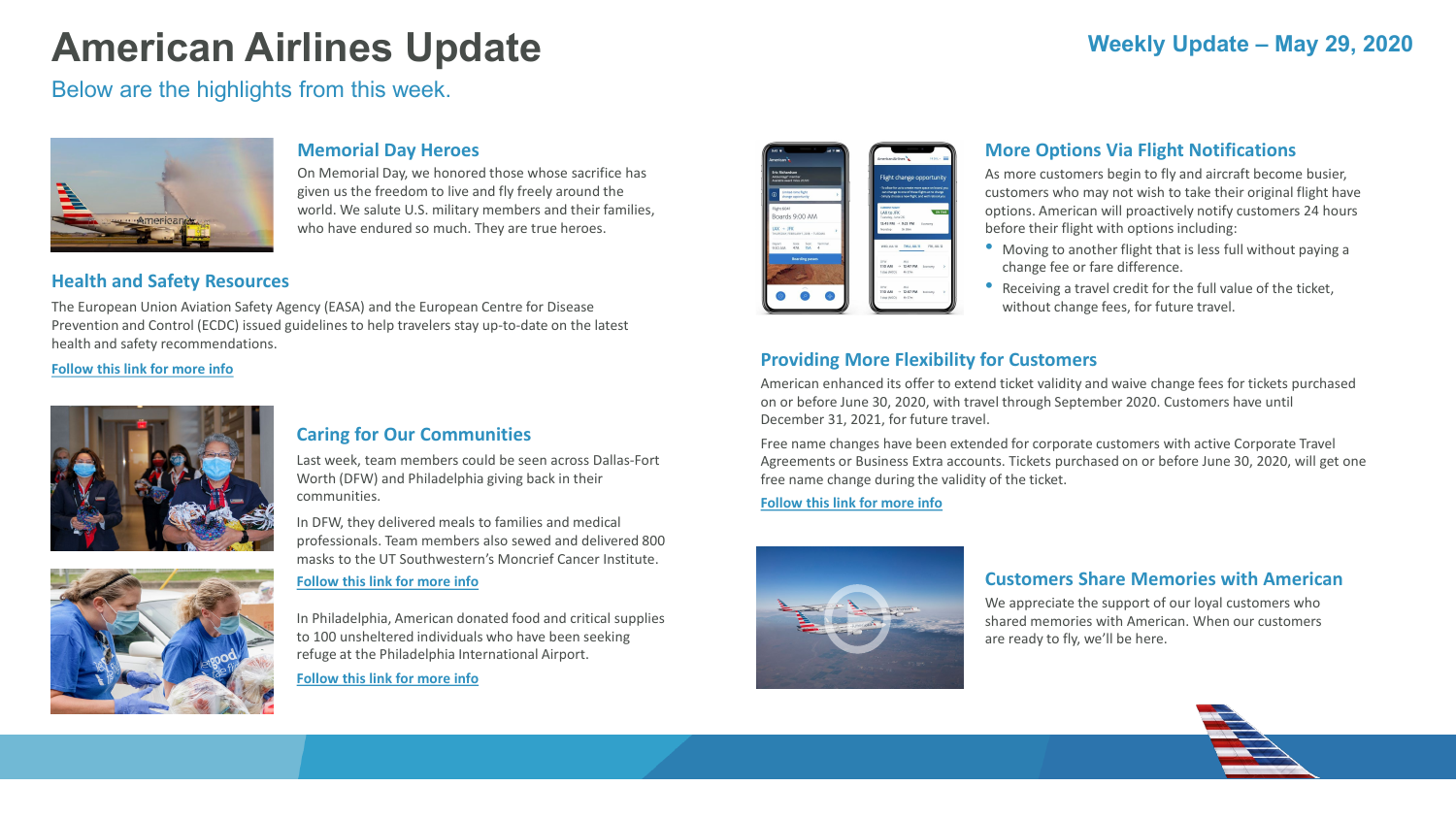### $\begin{tabular}{|c|c|} \hline \quad \quad \quad & \quad \quad & \quad \quad \\ \hline \quad \quad & \quad \quad & \quad \quad \\ \hline \quad \quad & \quad \quad & \quad \quad \\ \hline \quad \quad & \quad \quad & \quad \quad \\ \hline \quad \quad & \quad \quad & \quad \quad \\ \hline \quad \quad & \quad \quad & \quad \quad \\ \hline \quad \quad & \quad \quad & \quad \quad \\ \hline \end{tabular}$ **Global Flexibility Waiver**

- Details found in [Travel Notices o](https://saleslink.aa.com/en-US/blog/2020/travel_advisory/coronavirus-global-flexibility-waiver-travel-notice-exception-policy.html)n SalesLink
- **Applies to Tickets with Original Travel Dates**: March 1, 2020 through September 30, 2020
- **Or Unused Tickets Expiring**: March 1, 2020 through September 30, 2020
- **Policy**: Ticket Validity extended to December 31, 2021 + 1 waived Change Fee



# **Did the ticket go through a schedule change?**

- Details found in [Agency News](https://saleslink.aa.com/en-us/blog/2020/agency_news/american-airlines-most-flexible-policies-to-date.html) on SalesLink
- **Applies to Tickets Purchased**: March 1, 2020 to May 31, 2020
- **With Travel Dates**: Any *(tickets with original travel Mar 1 to Sep 30, 2020 qualify for the Global Flexibility Waiver)*
- **Policy**: 1 free change filed in the fare rules
- Follow the [Schedule Change Policy](https://saleslink.aa.com/en-US/#/AgencyRefer) on SalesLink
- Reservation (PNR) must be in UN, WK, UC or NO status to qualify for schedule change policy, otherwise ticket fare rules or waiver policy applies (depending on purchase and travel dates)

# **Were flights to the destination suspended?**

- Follow the [Reduction/Suspension of Service Policy](https://saleslink.aa.com/en-us/schedulechange.html) on SalesLink
- Current suspensions: South Pacific, Asia, Europe/Middle East, and Americas/Caribbean

# **Flexible Fares**

# **American Airlines Global Sales COVID-19 Policies Quick View May 27. 2020**



# **Normal Ticket Rules / Policy Applies**

- **Applies to tickets purchased** before June 30, 2020 with travel outside the March 1, 2020 through September 30, 2020 window **and tickets purchased** July 1, 2020 and beyond
- Check [Agency Reference](https://saleslink.aa.com/agencyreference/en/#/home) on SalesLink for applicable Travel Notices



- **Applies to AA and AA marketed bookings ticketed on 001 stock**
- **For OA ticket stock, follow the OA policies**
- **For unticketed bookings, policies apply based on ticket issue date**

# **Corporate Customers**

• All corporate customers, including Business Extra, will also get 1 free name change on any ticket purchased on or before June 30, 2020 (ticket must contain a valid CART/Business Extra number or JBID in the tour code box; combinable with qualifying waivers)



# **May 27, 2020**